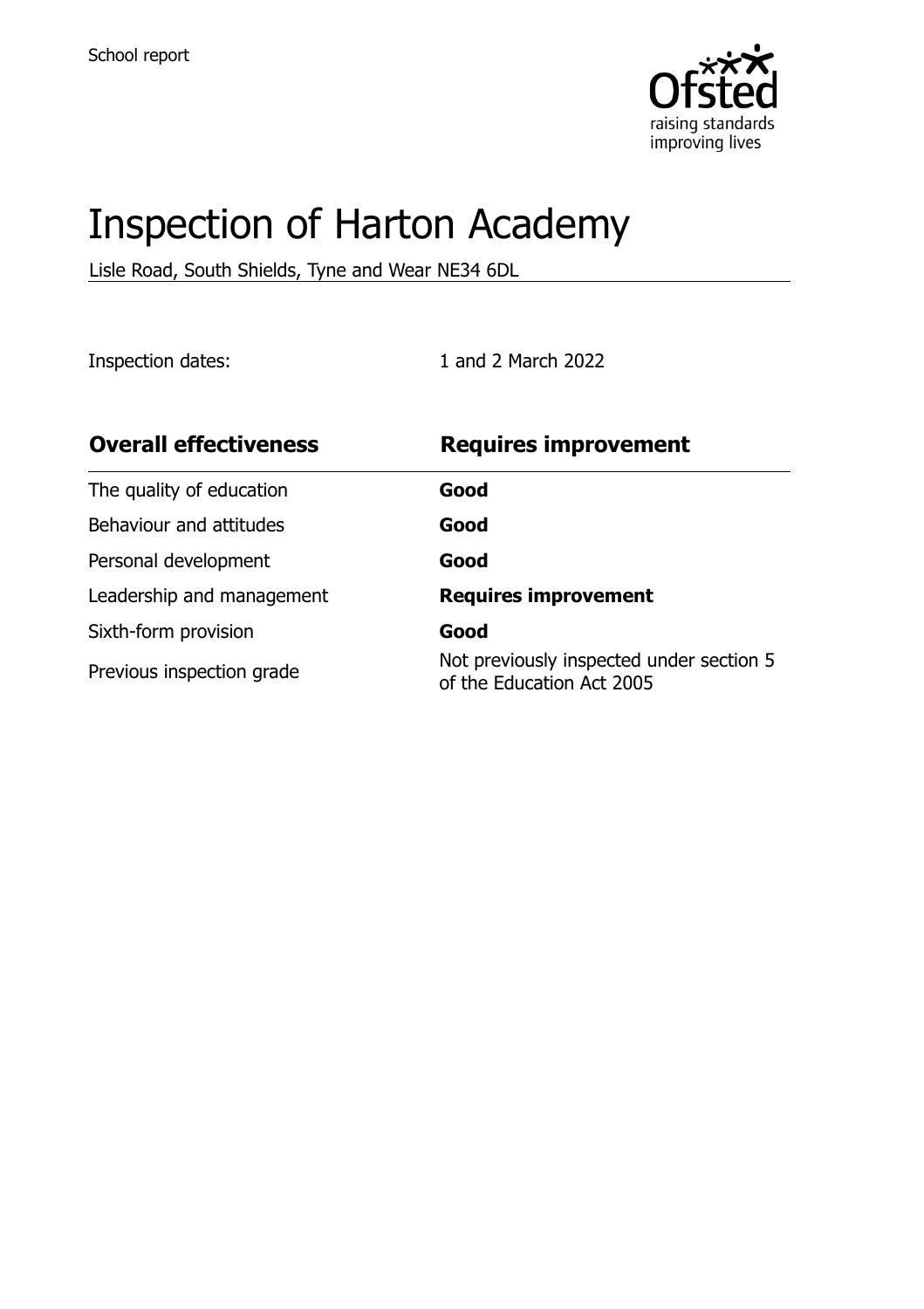

# **What is it like to attend this school?**

Leaders are compassionate and caring about the pupils in their charge. However, over time, leaders have not maintained close enough oversight of safeguarding systems. This means that there is a risk that all staff do not have accurate information about vulnerable pupils. Although individual staff members act diligently to keep pupils safe, gaps in record-keeping mean that supervision of this area needs to be further strengthened.

A positive and respectful culture is evident in the day-to-day activity of the school. Pupils interact with each other maturely. Pupils are polite and many are positive about their experience of school. Staff know pupils well and pupils reported that they have trusted adults in school. During the COVID-19 pandemic, leaders have identified pupils' mental health as a priority. Consequently, they recently appointed well-being mentors to work with the increasing number of pupils who need this support. Staff feel well supported by leaders, and are proud to be members of this school community.

Leaders and staff share high expectations for pupils' behaviour and academic achievements. Pupils recognise this aspiration and rise to the challenge. Their positive attitudes to learning reflect this ambition.

The majority of pupils and parents feel that bullying does not happen, or is dealt with effectively by staff. However, a minority of pupils feel that bullying is not managed well. Bullying logs show that school takes action when bullying is reported. However, a number of pupils said that they do not report bullying. This means that leaders do not have a clear overview of the situation across the school.

#### **What does the school do well and what does it need to do better?**

Leaders have thought carefully about how to organise their curriculum to make sure that pupils' knowledge builds logically. Leaders have mapped out what pupils should know, and by when. This has been done more precisely in some subject areas than in others. Leaders have considered how to best prepare pupils to succeed academically. They plan links between curriculum subjects so that pupils understand the relevance of what they have learned. For example, science and maths leaders work closely to ensure that pupils make links between physics and maths. Leaders have designed the curriculum in the sixth form to offer a wide range of academic courses to meet students' interests and aspirations, including criminology, economics, sociology and psychology.

Throughout the school, teachers use retrieval practice and careful questioning to help all pupils remember what they have learned. Pupils with special educational needs and/or disabilities (SEND) are well supported to access the same curriculum as their peers. Pupils with SEND receive targeted, additional support for reading and mathematics to help them achieve their potential. Struggling readers are identified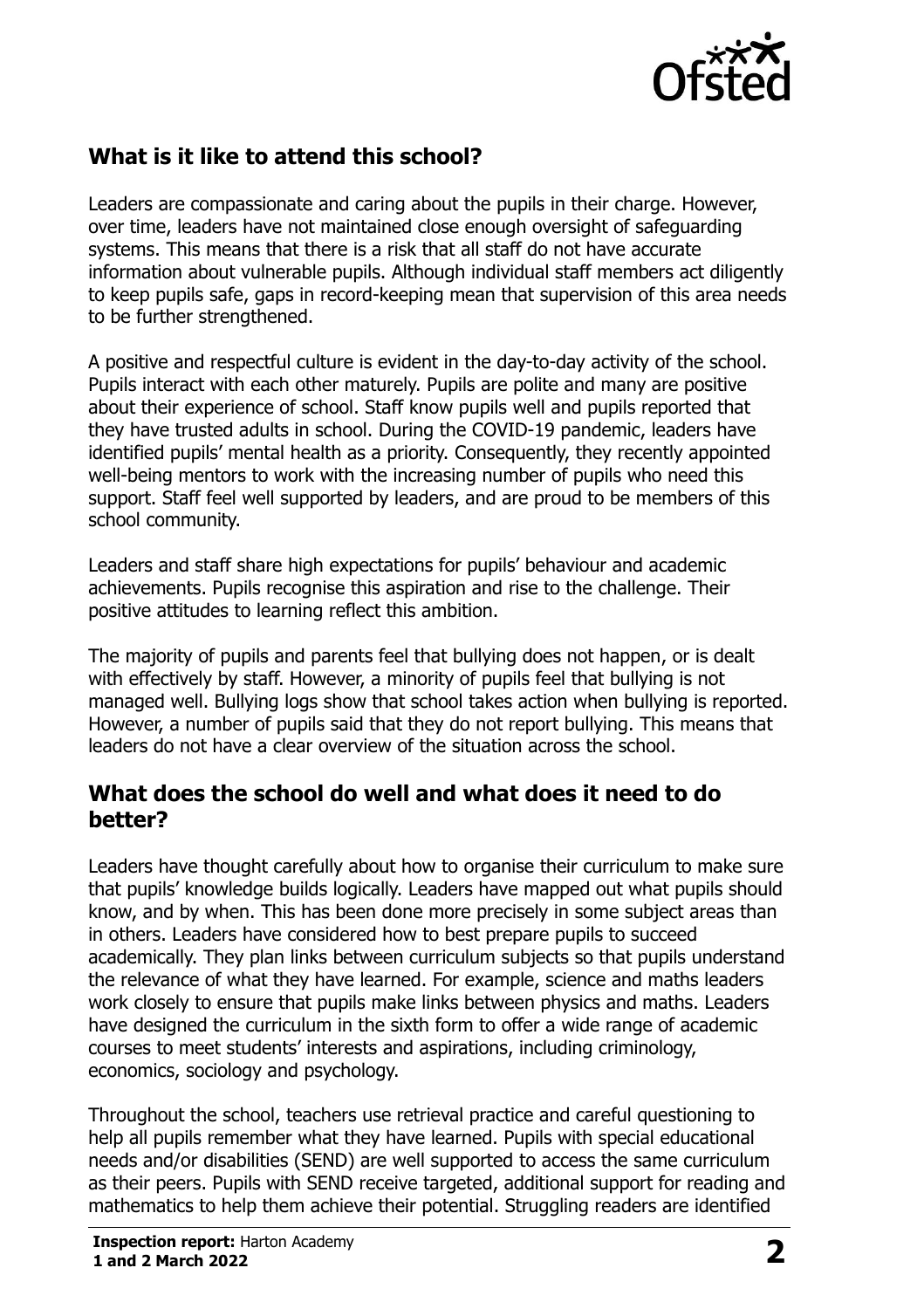

early and supported effectively. Leaders also ensure that pupils with SEND receive support to understand and manage their emotions.

Pupils' conduct in lessons and around school is impressive. Staff and pupils treat each other with courtesy. Staff forge positive relationships with pupils and a respectful culture is evident around school. Leaders have consistently high expectations for pupils' behaviour. On occasions where pupils do not meet these high expectations, staff report being well supported by leaders. However, for the small minority of pupils who misbehave more often, there is not a clear system in place to help them make better choices. Leaders have plans in place to address this.

Leaders had identified the personal development of pupils as a priority for the school, and prioritised developing pupils' character. In Years 7 to 9, pupils work towards a personal development award focused around volunteering, physical challenge and learning new skills. At key stages 4 and 5, pupils benefit from a range of opportunities, such as youth parliament, the Duke of Edinburgh's Award and the National Citizenship Service. In the past, these schemes have included expeditions to Nepal and Cambodia. There are also a wide range of extra-curricular opportunities on offer, including debating, drama, music and choir. Pupils talk with enthusiasm about the wide range of extra-curricular sports. Leaders are not monitoring the attendance of these to ensure that all pupils, including disadvantaged and vulnerable pupils, take advantage of this provision.

There is a new curriculum in place for personal, social and health education (PSHE). This is in its early stages, but is planned to ensure that pupils will learn a range of important messages, including around healthy relationships, diversity and mental health. As the curriculum is new, pupils talk with varying levels of confidence about some of these topics. For example, pupils talk confidently about mental health and online safety, but less confidently around equality and relationships. This provision is not currently in place for all sixth-form pupils.

Leaders have ensured that careers provision is a strength of the school. Pupils are well prepared for their next steps. They receive independent and personalised advice to help them make the right choices. Pupils receive information that is relevant to their local area, including higher education routes, apprenticeships and employment. Students in sixth form are well supported through the application process for university.

# **Safeguarding**

The arrangements for safeguarding are effective. However, there are issues in record-keeping which leaders must address. Pupils are kept safe by the actions of staff, but these actions are not always accurately logged. The current system relies too much on the actions of individual members of staff, rather than robust recordkeeping.

Leaders take action to keep vulnerable pupils safe and involve external agencies where necessary. However, the accuracy with which these actions have been logged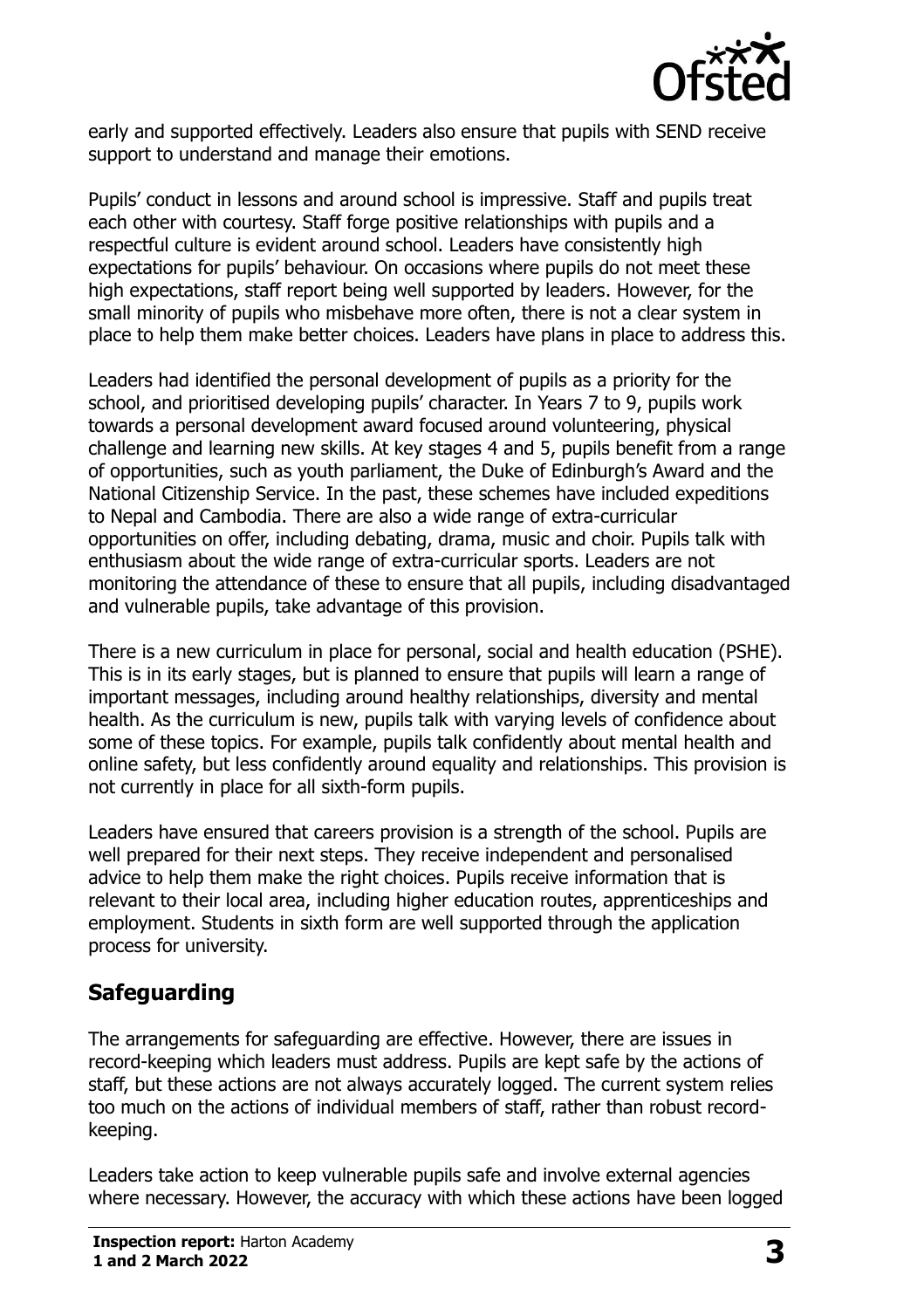

over time is inconsistent. Leaders have not ensured that these records are meticulously kept. Leaders have recently appointed a non-teaching safeguarding support manager to increase the capacity of the safeguarding team.

Staff are clear about the procedures they should follow if they are concerned about a child. Pupils feel safe in the school. Leaders and staff understand the risks that pupils face in the local area.

#### **What does the school need to do to improve?**

#### **(Information for the school and appropriate authority)**

- Leaders have not ensured that accurate records are kept of actions that staff have taken to keep pupils safe. This means that there is a risk that staff will not all have accurate information about vulnerable pupils. Lack of consistently robust records means that leaders cannot assure themselves of how effectively pupils have been supported. Leaders should ensure that more systematic recordkeeping around safeguarding is implemented swiftly.
- The PSHE curriculum is not embedded for all year groups. This means that some pupils have not learned about important topics that will prepare them for life in modern Britain. Leaders should ensure that all pupils benefit from the scope of the new curriculum.

# **How can I feed back my views?**

You can use [Ofsted Parent View](http://parentview.ofsted.gov.uk/) to give Ofsted your opinion on your child's school, or to find out what other parents and carers think. We use information from Ofsted Parent View when deciding which schools to inspect, when to inspect them and as part of their inspection.

The Department for Education has further quidance on how to complain about a school.

If you are the school and you are not happy with the inspection or the report, you can [complain to Ofsted.](http://www.gov.uk/complain-ofsted-report)

#### **Further information**

You can search for [published performance information](http://www.compare-school-performance.service.gov.uk/) about the school.

In the report, '[disadvantaged pupils](http://www.gov.uk/guidance/pupil-premium-information-for-schools-and-alternative-provision-settings)' refers to those pupils who attract government pupil premium funding: pupils claiming free school meals at any point in the last six years and pupils in care or who left care through adoption or another formal route.

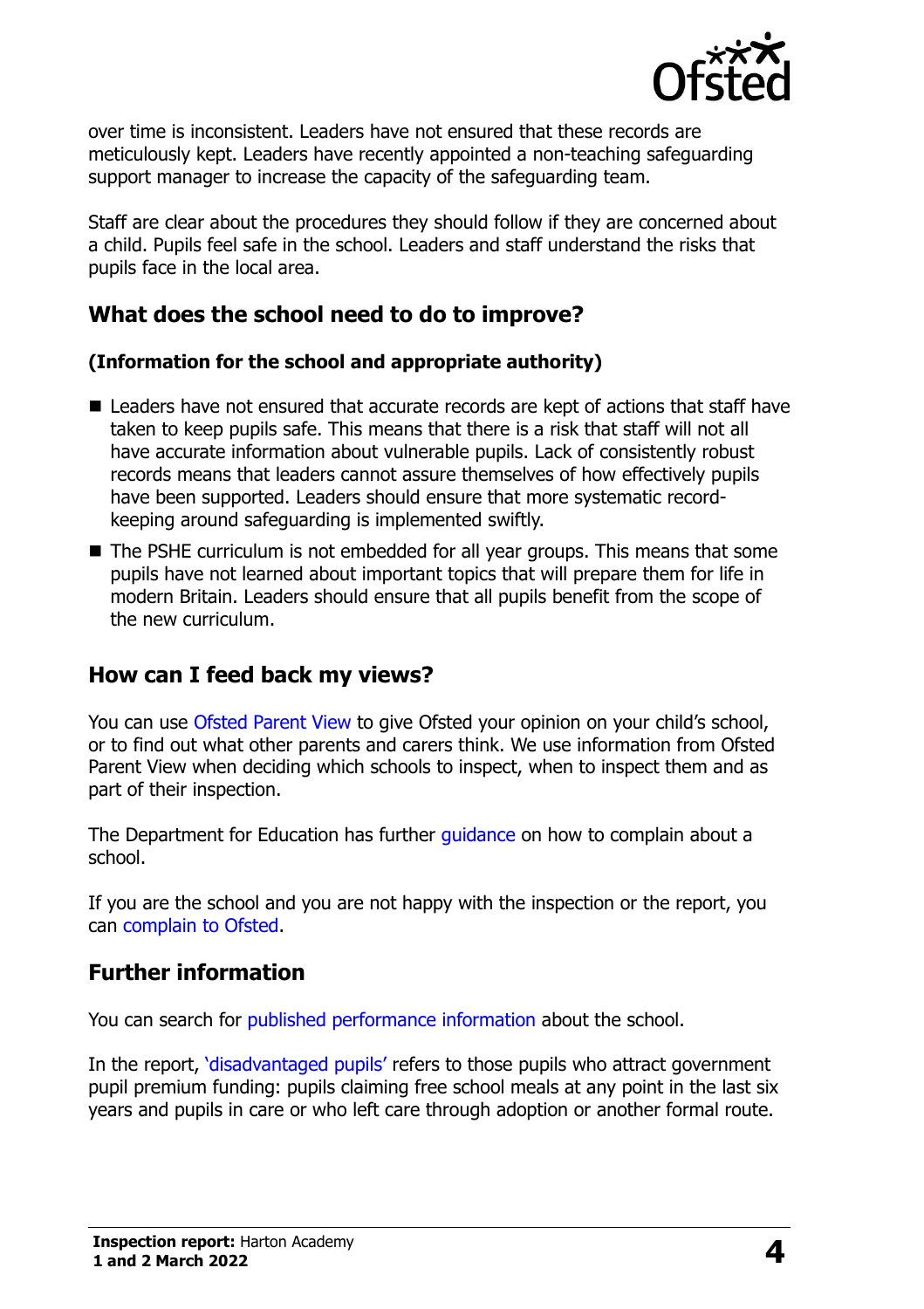

# **School details**

| Unique reference number                            | 144204                   |
|----------------------------------------------------|--------------------------|
| <b>Local authority</b>                             | South Tyneside           |
| <b>Inspection number</b>                           | 10212568                 |
| <b>Type of school</b>                              | Secondary                |
| <b>School category</b>                             | Academy converter        |
| Age range of pupils                                | 11 to 18                 |
| <b>Gender of pupils</b>                            | Mixed                    |
| <b>Gender of pupils in sixth-form</b><br>provision | Mixed                    |
| Number of pupils on the school roll                | 1654                     |
| Of which, number on roll in the<br>sixth form      | 303                      |
| <b>Appropriate authority</b>                       | Board of trustees        |
| <b>Chair of trust</b>                              | <b>Scott Duffy</b>       |
| <b>Headteacher</b>                                 | Sir Ken Gibson           |
| Website                                            | www.harton-tc.co.uk      |
| Date of previous inspection                        | Not previously inspected |

# **Information about this school**

■ The school does not use any alternative provision.

# **Information about this inspection**

The inspectors carried out this inspection under section 5 of the Education Act 2005.

- This was the first routine inspection the school received since the COVID-19 pandemic began. Inspectors discussed the impact of the pandemic with leaders and have taken that into account in their evaluation of the school.
- Inspectors carried out deep dives in the following subjects: mathematics, science, history, modern foreign languages and art. Here, they met with subject leaders, looked at curriculum planning, visited a sample of lessons, talked to pupils, looked at samples of pupils' work and met with teaching staff.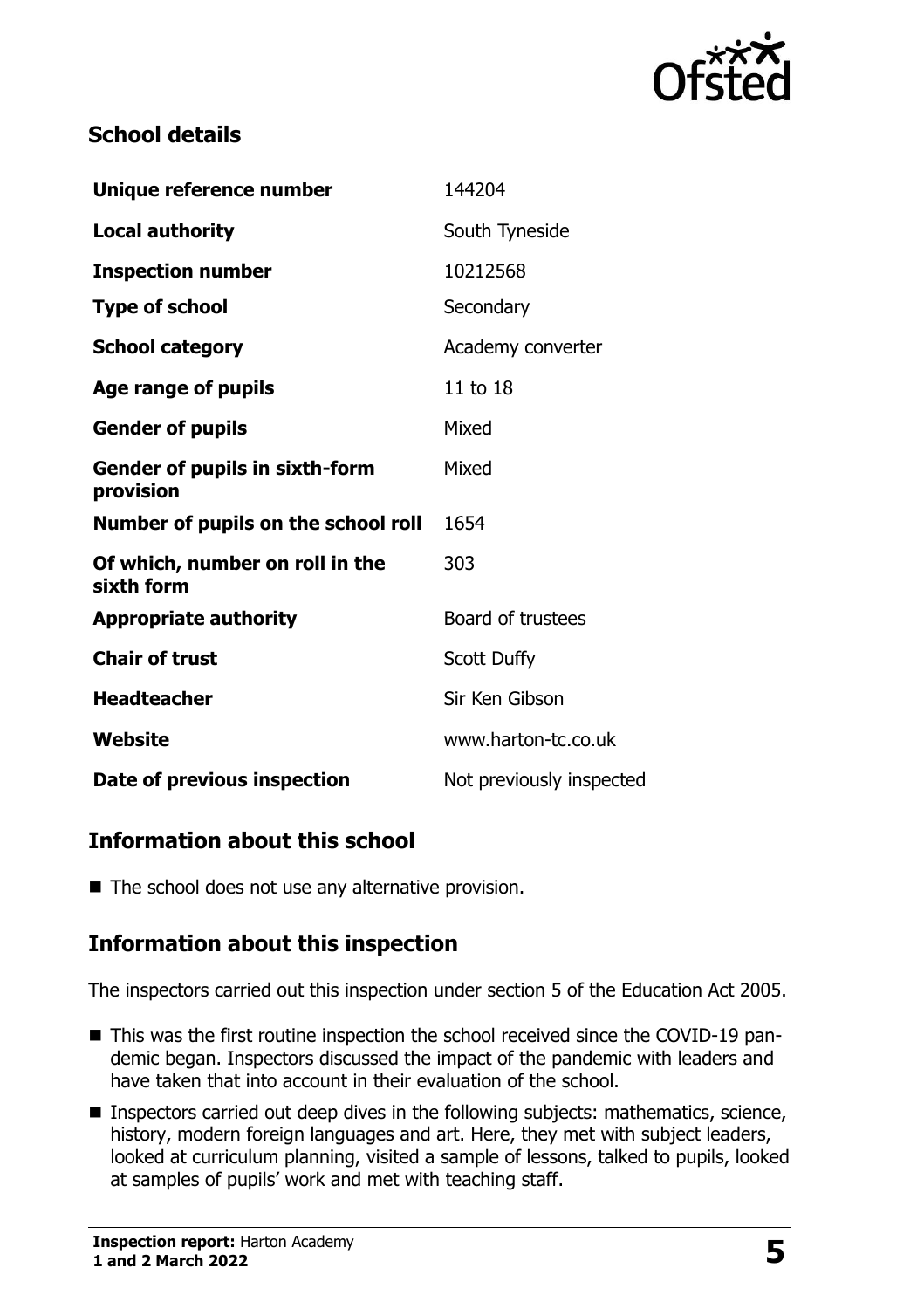

- Inspectors held meetings with a range of leaders, including members of the trust and the local governing body. They met with leaders responsible for careers, reading, sixth-form provision and curriculum. They also met with the special educational needs and/or disabilities coordinator and the subject leader of social and cultural studies.
- Inspectors looked at pupils' punctuality, behaviour and conduct across the school day. An inspector spoke to pupils who had received sanctions in the past. Inspectors spoke to staff about how well pupils conduct themselves.
- Inspectors spoke to leaders in charge of safeguarding arrangements. An inspector checked the single central record. Inspectors looked at records of the actions taken by leaders to protect pupils who are at risk. Inspectors spoke to staff about safeguarding procedures in school. Inspectors spoke with pupils about how safe they felt in school.
- Inspectors scrutinised a range of documents, including the school improvement plan, the school's self-evaluation, wider curriculum plans, minutes of governors' meetings, fire-drill documentation and external reviews.
- $\blacksquare$  Inspectors took account of the 531 responses to the pupil survey and the 157 responses to the staff survey. They also considered the 123 responses to Ofsted's online survey, Parent View, including 119 free-text responses.

#### **Inspection team**

| Katherine Spurr, lead inspector | Her Majesty's Inspector |
|---------------------------------|-------------------------|
| Zoe Helman                      | Her Majesty's Inspector |
| John Linkins                    | Her Majesty's Inspector |
| <b>Shelley Heseltine</b>        | Ofsted Inspector        |
| Steve Wren                      | Her Majesty's Inspector |
| Angela White                    | Ofsted Inspector        |